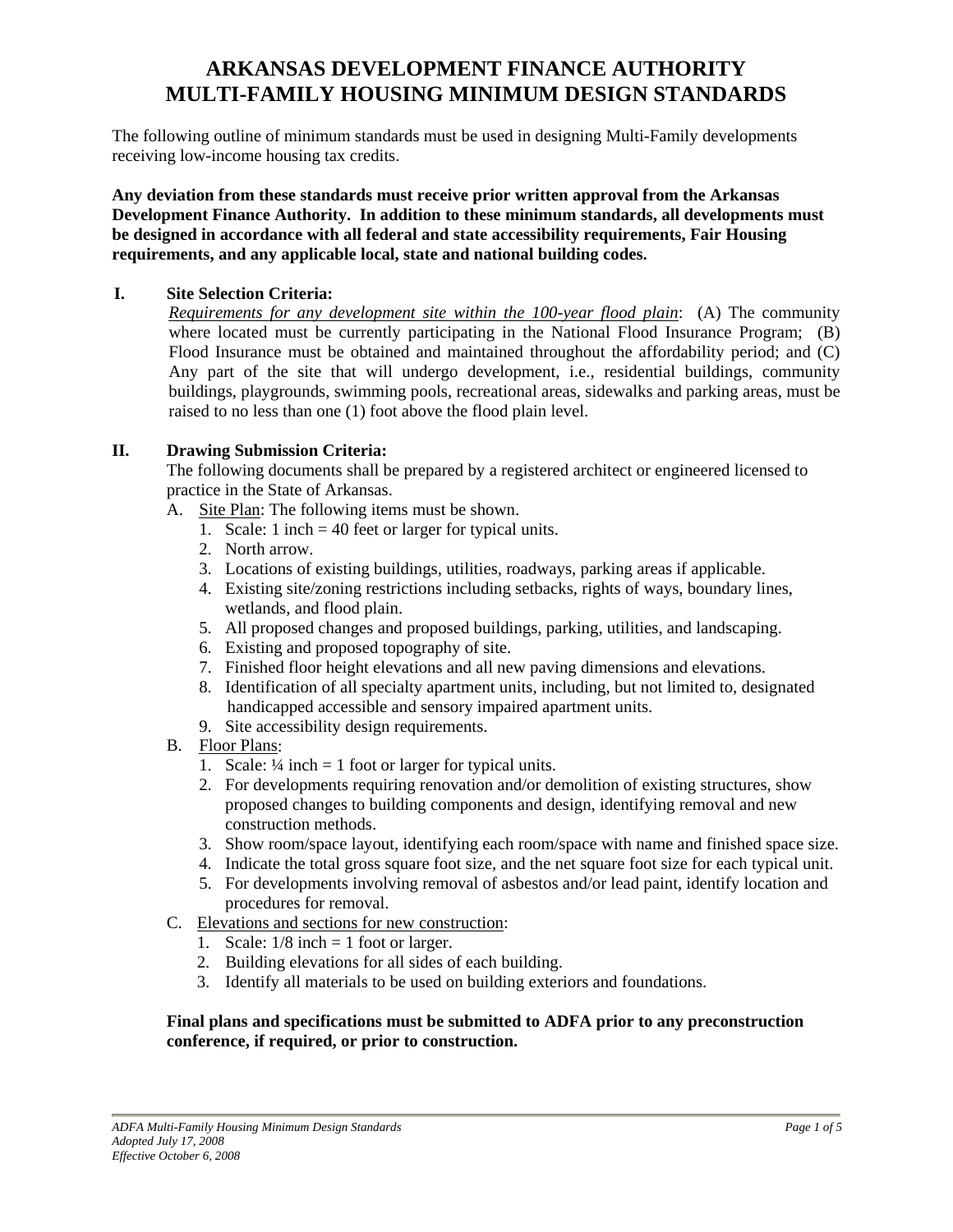**III. Outline Specifications:** Provide a brief description of each specification using the Construction Specification Index format or a similar format:

*Example:* 

DIVISION 2 SITE WORK

Section 02232: Select Material Sub-base Course for Flexible Pavement

- A. General : This section specifies the base course for use with flexible pavement.
- B. Material: Sub-base material shall consist of natural, processed for blends of gravel, stone, sand or screenings and soil or other similar binding or filler material.
- C. Execution: The sub-base material shall be placed on the previously prepared sub-grade. The material shall be placed to the thickness and lines and grades shown.

## **IV. Building Design Criteria:**

A. General Building Standards:

- 1. Community Laundry: The development's community laundry must consist of at least 1 washer and 1 dryer for every 10 units in the development. Exceptions: a) If all units in the development have washer/dryer connections, then the community laundry must consist of at least 1 washer and 1 dryer for every 15 units in the development; b) If all units in the development have a washer and dryer furnished at no cost to the tenants by the development, then the development is required to provide at least 1 washer and 1 dryer.
- 2. Senior or Assisted Living Developments: All units in senior or assisted living developments shall be located at the grade level or on an elevator accessible floor.
- 3. Parking Spaces:
	- a. *Family Developments*: Inclusive of handicap designated parking spaces, 1½ parking spaces must be provided for each unit and 1 guest parking space will be provided for every 4 units.
	- b. *Senior Developments:* Inclusive of handicap designated parking spaces, 1 parking space must be provided for each unit and 1 guest parking space will be provided for every 4 units.
- 4. Single Family Detached Units: Must be at least 3 bedroom units with 2 bathrooms and a minimum single car garage attached.

## B. Minimum Building Standards:

- 1. Minimum Unit Net Area Requirements:
	- a. "Net" area is measured from the **interior finished face** of the exterior wall to the **centerline** of the common, or party, wall.
	- b. Minimum Bedroom Net Area is measured from the interior faces of all walls surrounding each bedroom, excluding closets, mechanical rooms, and storage rooms.

| <b>Unit Type</b> | <b>Number of</b><br><b>Bathrooms</b> | <b>Minimum Unit Net</b><br>Area* | <b>Minimum Bedroom</b><br><b>Net Area</b> |
|------------------|--------------------------------------|----------------------------------|-------------------------------------------|
|                  |                                      |                                  |                                           |
| 2 bedroom        | 1.5                                  | 950 sq. ft.                      | $120$ sq. ft.                             |
| 3 bedroom        |                                      | $1150$ sq. ft.                   | $120$ sq. ft.                             |
| 4 bedroom        |                                      | 1300 sq. ft.                     | $120$ sq. ft.                             |
|                  |                                      |                                  |                                           |

*\*Unit areas do not include outside storage, covered porches, patios, balconies, etc.* 

- c. Exceptions to minimum area requirements:
	- (*i.*) Developments with USDA Rural Development financing;
	- (*ii.*) Rehabilitation of existing residential rental units; and
	- (*iii.)* Assisted Living Developments.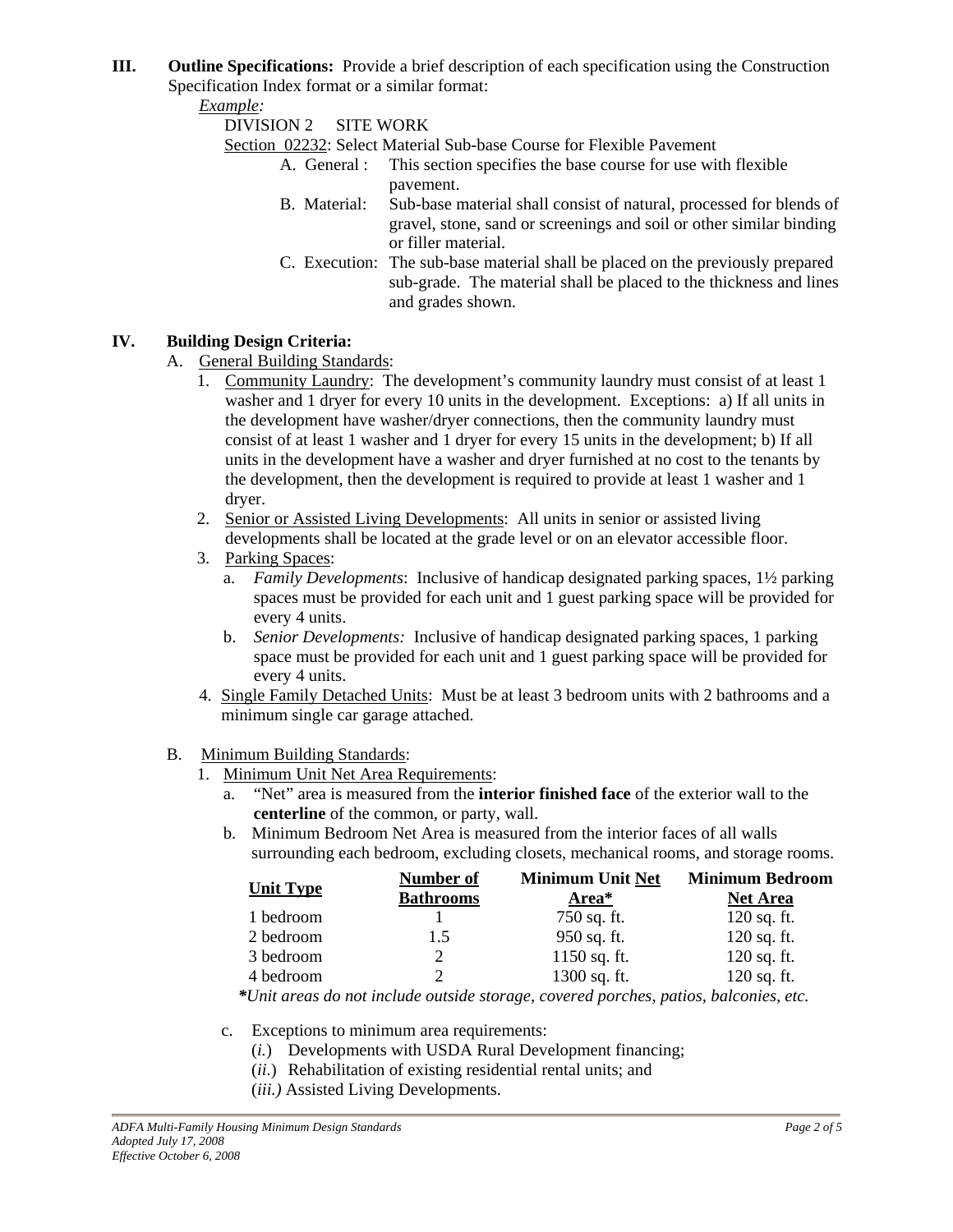- 2. Exterior Building Standards:
	- a. Exterior building coverings: For new construction, very low maintenance materials are required. Acceptable materials include:
		- (*i.*) Brick;
		- (*ii.*) High quality vinyl siding with a minimum thickness of .042 and a life time nonprorated limited warranty (50 year) transferable; or
		- (*iii*.) Cementitious siding.

*All siding materials listed above are required to be 8 inches above the finished floor elevation of the building ground floor, with the exception of concrete patio and covered breezeway areas. Brick or decorative block must be used as an apron material.* 

- b. Prefinished fascia and soffit: Vinyl or aluminum panels should be used and must contain vents.
- c. Entry doors: Materials for entry doors are to be metal-clad wood or hollow metal construction. "Peepholes" and deadbolt locks are required in entry doors. Dead bolt locks on entry doors should have "thumb latch" on interior side. Double keyed dead bolt locks are prohibited. All exterior doors must have minimum clear opening width of 34 inches.
- d. Roofing materials: Anti-fungal 235 lb. seal tab shingles over 15 lb. felt paper or metal roof with a minimum 25-year warranty must be used.
- e. Gutters and downspouts shall be appropriately designed with a minimum 5" gutter and 2"x 3" downspout. All downspouts shall empty onto concrete splashblocks or piped to an appropriate drain location.
- f. Roof gable vents must be made of aluminum or vinyl materials.
- g. Attics must be vented.
- h. All primary entries should be within a breezeway or have a minimum roof covering of 5 feet deep by 5 feet wide, and should be designed to divert water away from the entry door. Entry pads measuring 5 feet by 5 feet and made of impervious material with a minimum slope of 1/4 inch per foot are required at each primary entry.
- i. Breezeways functioning as fire exits must be constructed of concrete floor/decking material.
- j. Exterior shutters are required on all 100% vinyl siding buildings.
- k. Exterior stairway components, such as stringers, steps, risers, handrails, pickets, and structural supports, and porch and patio components, structural and non-structural, either used as part of the building or within the site development, must be constructed from noncombustible materials such as concrete, steel, aluminum or masonry.
- l. Exterior lighting is required at entry doors.
- m. Landscaping: All disturbed areas subject to erosion must be sodded. One 1½" tree per every 2 units. Six 1-gallon shrubs per unit.
- n. Concrete curbing is required along all paved areas throughout the development site, including parking areas.
- o. Sidewalk access to all parking spaces must be provided.
- p. A development sign including the fair housing logo is required.
- q. A minimum of one enclosed trash dumpster or compactor is required.
- r. Continuous asphalt or concrete paved access road must be provided to the entrance of the development.
- s. All parking must be asphalt or concrete.
- t. All sidewalks and walkways must be concrete and be at least 5-feet wide.
- u. All driveways on single-family homes must be concrete.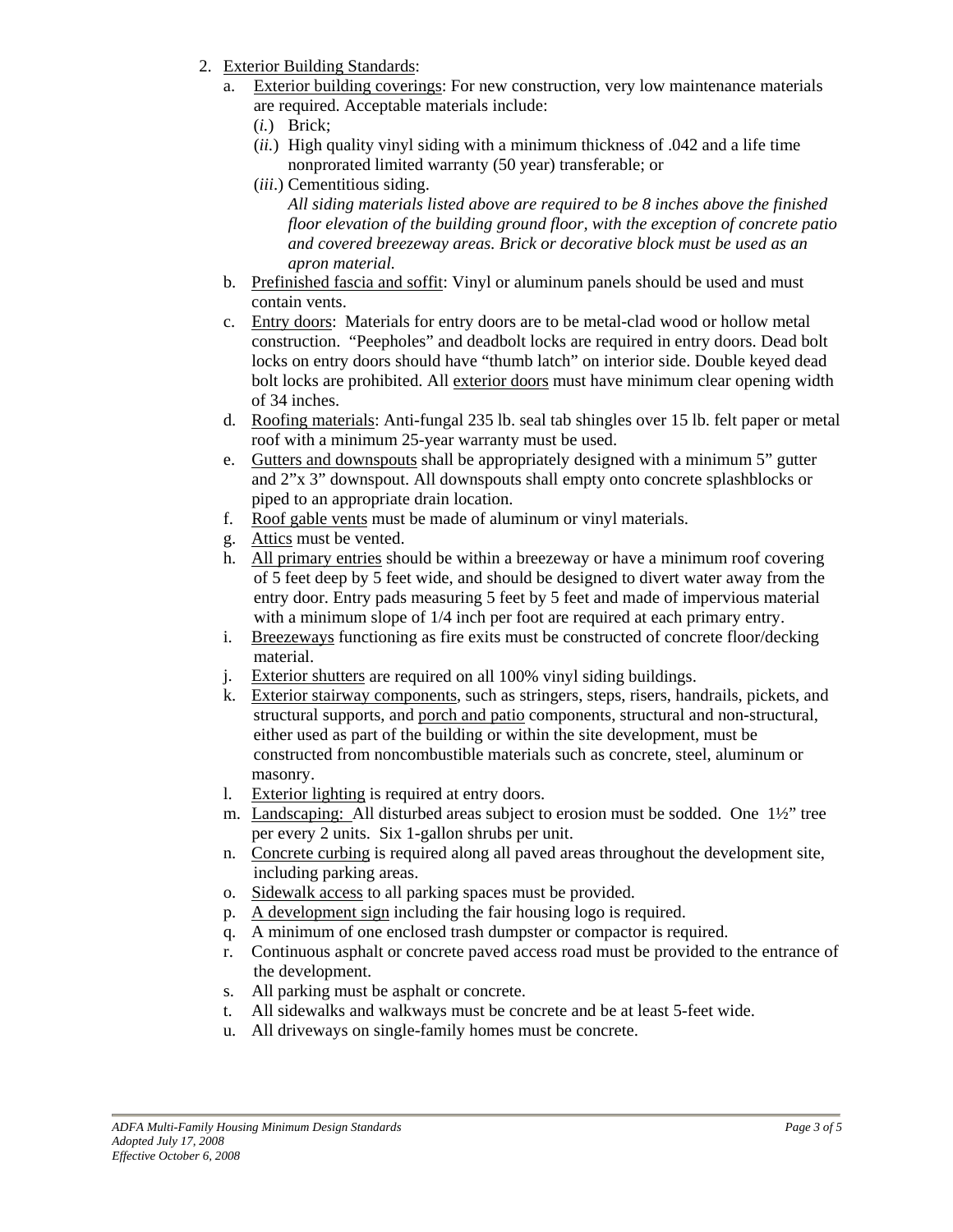- 3. Interior Building and Space Standards:
	- a. Kitchen spaces:
		- (*i.*) Each unit must be equipped with a dry chemical fire extinguisher readily accessible in the kitchen.
		- (*ii.*) New cabinets must have dual sidetrack drawers.
		- (*iii.*) A pantry closet is required in each unit. The pantry must be  $1'6''$  x  $1'6''$  deep with a minimum five shelves, located in the kitchen.
	- b. Bathroom Spaces:
		- (*i.*) Tub/shower units should have minimum dimensions of 30-inch width by 60 inch length. Units in senior and assisted living developments must be equipped with anti-scald valves.
		- (*ii.*) Water closets should be centered 18 inches from sidewalls or vanity/lavatories.
	- c. Hallways should have a minimum width of 36 inches.
	- d. All interior doors intended for passage must have minimum clear opening width of 34 inches.
	- e. Overhead lighting is required in each room.
	- f. Sliding glass doors are prohibited.
	- g. A hard-wired with battery back-up smoke detector is required per floor of each unit.
	- h. A carbon monoxide detector must be installed in each unit. (Only for developments using gas.)
- 4. Plumbing and Mechanical Equipment:
	- a. HVAC units and water heaters are not permitted in attic spaces.
	- b. HVAC units and water heaters must be placed in mechanical closets with insulated walls.
	- c. Water heaters must be placed in drain pans with drain piping plumbed to the outside.
	- d. Gas water heaters shall be located in an individual, separate mechanical closet.
	- e. HVAC refrigeration lines must be insulated.
- 5. Energy Efficient Systems, Insulation, and Equipment.
	- a. Ceiling fans will be installed in each bedroom and living room.
	- b. Shower heads will not exceed a 2.5 gallon per minute flow rate.
	- c.  $\frac{1}{2}$ " insulation will wrap hot water pipes
	- d. Fluorescent light features will be installed in the kitchen, bathroom(s) and utility room area.
	- e. Exterior wall insulation must have an overall R-16 minimum for the entire wall assembly.
	- f. An exterior house wrap (e.g. TYVEK) must be installed.
	- g. Roof or attic insulation must have an R-38 minimum rating.
	- h. All water piping located on exterior walls and in attic space must be insulated.
	- i. Sound proofing or insulation achieving a sound rating of STC 54 is required in common/party walls and ceilings.
	- j. Gas or oil heated systems shall have a minimum AFUE rating of 90% with a minimum 13 SEER rated air conditioning system.
	- k. Heat pump systems shall have minimum HSPF rating of 7.8 with a minimum 13 SEER rated air conditioning system.
	- l. Windows shall have frames and sashes constructed of wood, vinyl-clad wood, or extruded vinyl. Windows shall have two or more panes of insulated glass, at least one pane of which has a Low-Emission (Low-E) coating, which are argon gas filled. Windows shall have a U-Factor of not greater than 0.41.